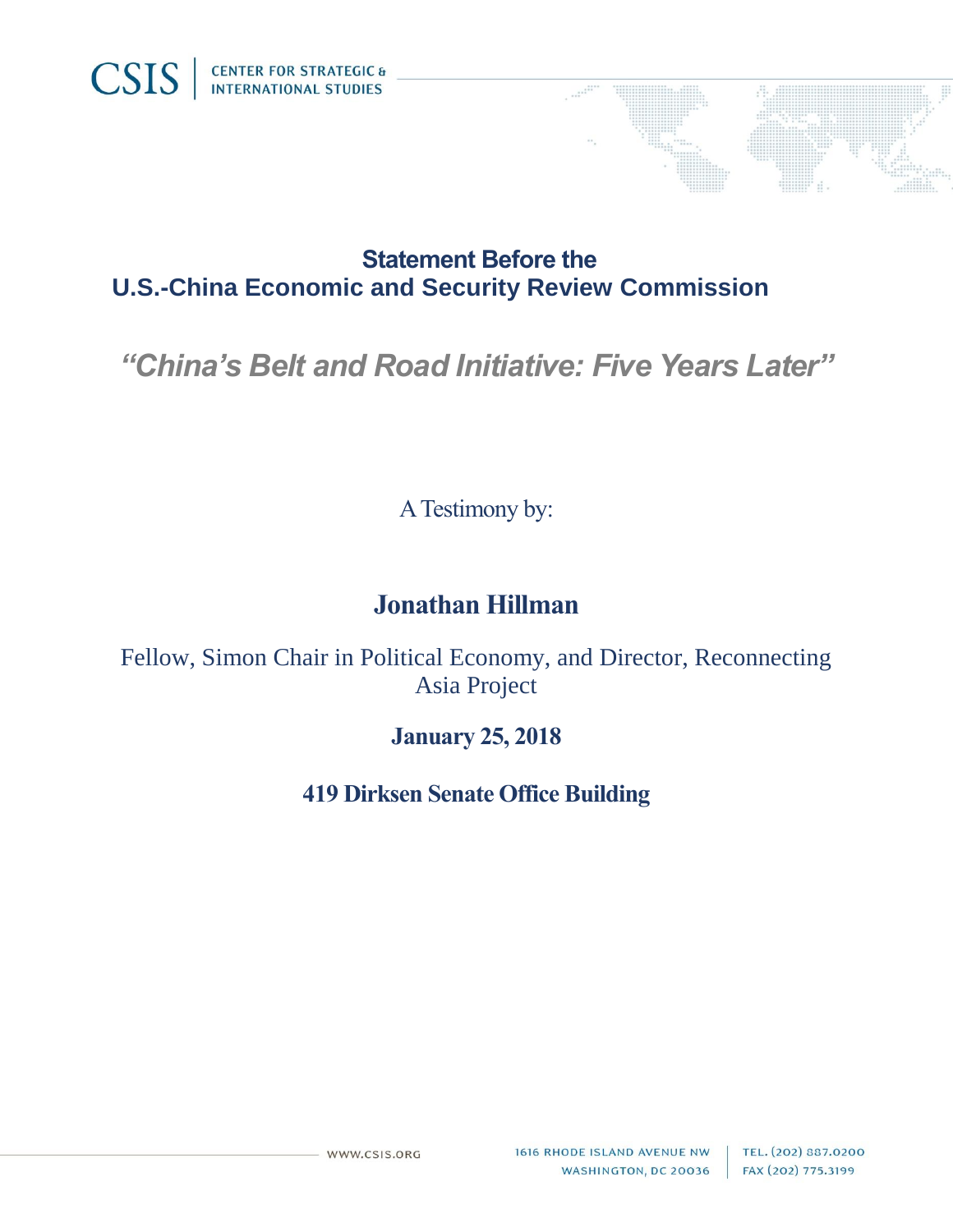#### **Introduction**

Thank you for the opportunity to testify on China's Belt and Road Initiative (BRI), and its implications for U.S. interests. The Commission asked me to focus on the BRI's economic dimensions. I will address four key questions in this regard:

- What are the key trends in BRI projects to date, and to what extent do BRI projects follow market rules and international standards?
- What tools has Beijing used to boost Chinese exports under the BRI?
- How has the BRI affected China's trade and investment patterns, its diplomatic reach, and its soft power?
- What are the economic implications of the BRI for the United States?

After addressing these questions, I will conclude with brief recommendations for Congressional action.

#### **Hot Spots and Blind Spots: Key Trends in BRI Projects**

The BRI is the most ambitious geoeconomic vision in recent history. Spanning some 70 countries, it can claim to cover more than two-thirds of the world's population. It could include Chinese investments approaching  $$4$  trillion.<sup>1</sup> It intends to strengthen hard infrastructure with new roads and railways, soft infrastructure with trade and transportation agreements, and even cultural ties with university scholarships and other people-to-people exchanges. In all these ways, when much of the West is looking inward, China is connecting with the world.

The BRI is also the best-known, least-understood foreign policy effort underway. Beyond investments in actual projects, China spends significant resources organizing BRI events, promoting BRI stories, and conducting other outreach. Recognition within and outside China has been growing. Chinese state media claim that global awareness of the BRI has tripled between 2014 and 2017, increasing from 6 percent to 18 percent in a survey of 22 countries.<sup>2</sup> Nearly 30 world leaders and representatives from 110 countries and international organizations attended the BRI Forum in May 2017. The event, hosted by President Xi Jinping, received significant global coverage. Attention and awareness continues to climb, especially in the West. In recent weeks, the Financial Times, $3$  the New York Times, $4$  and other international outlets have all included reporting on BRI-related projects.

 $\overline{a}$ <sup>1</sup> "Our bulldozers, our rules," *The Economist*, July 2, 2016[. https://www.economist.com/news/china/21701505](https://www.economist.com/news/china/21701505-chinas-foreign-policy-could-reshape-good-part-world-economy-our-bulldozers-our-rules) [chinas-foreign-policy-could-reshape-good-part-world-economy-our-bulldozers-our-rules.](https://www.economist.com/news/china/21701505-chinas-foreign-policy-could-reshape-good-part-world-economy-our-bulldozers-our-rules) Some estimates for fully implementing the BRI are even higher, reaching \$8 trillion.

<sup>2</sup> Martin Guo, "2016-2017 China National Image Global Survey," Kantar, January 11, 2018. <https://us.kantar.com/business/brands/2018/2016-2017-china-national-image-global-survey/>

<sup>3</sup> Emily Feng, "China-Kazakhstan border woes dent Silk Road ambitions," *Financial Times*, December 20, 2017. <https://www.ft.com/content/1606d70a-9c31-11e7-8cd4-932067fbf946>

<sup>4</sup> Andrew Higgins, "China's Ambitious New Port: Landlocked Kazakhstan," *New York Times*, January 1, 2018. <https://www.nytimes.com/2018/01/01/world/asia/china-kazakhstan-silk-road.html>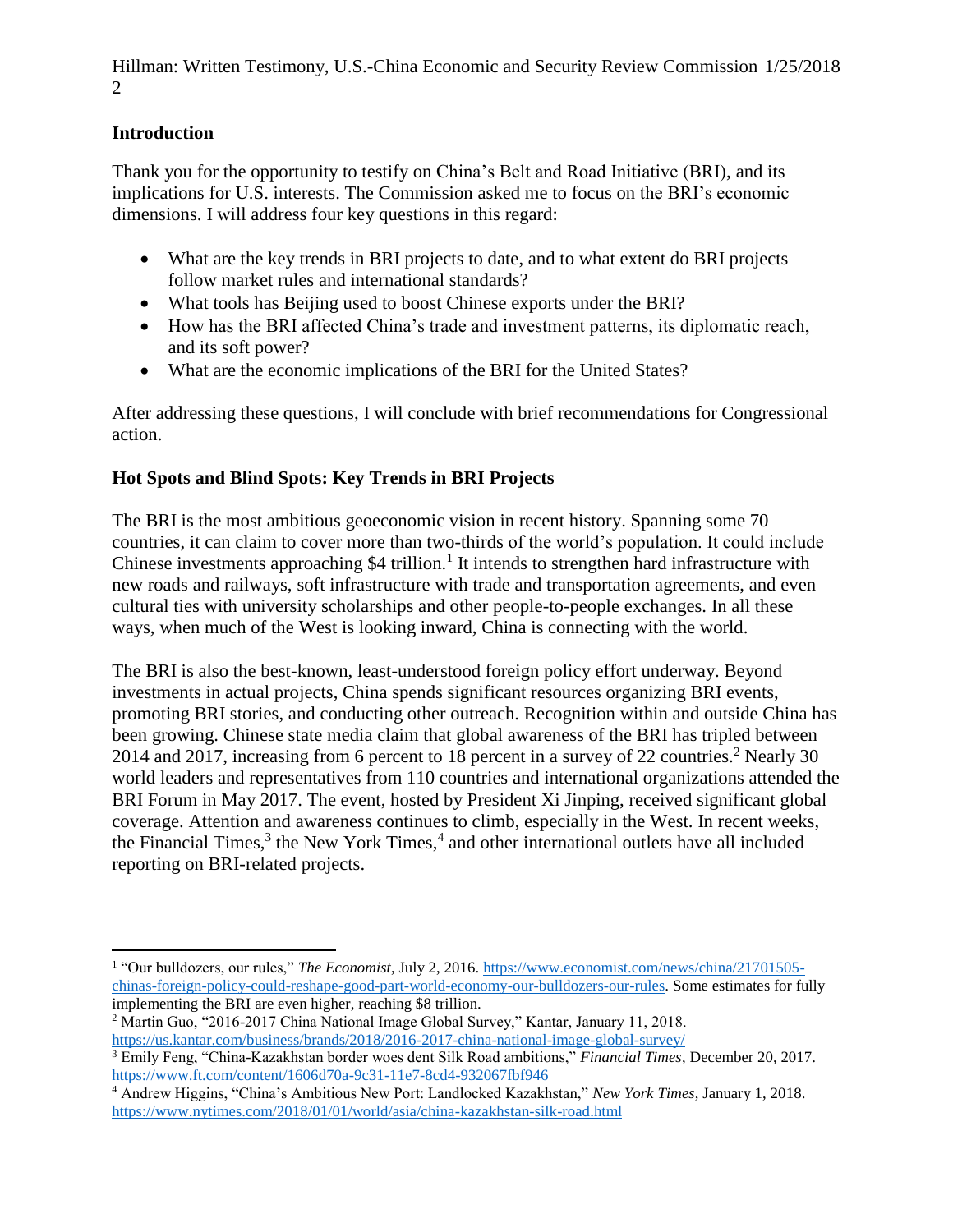But for all the attention the BRI receives, there is little reliable information about how it is unfolding in aggregate. A major challenge is that the BRI label evades classification. There is no agreed-upon definition for what qualifies as a BRI project.<sup>5</sup> There are roughly 70 countries participating in the BRI, according to Chinese state media. Yet there are Chinese-funded projects in non-participant countries that share many of the same characteristics. The BRI was officially launched in November 2013, but projects started years earlier are often counted. The BRI banner hangs over a wide and ever-expanding list of activities. There are BRI fashion shows, concerts, and art exhibits. By design, the BRI is more a loose brand than a program with strict criteria.

Infrastructure is a major component of the BRI and provides a window into its drivers and broader implications. For three years, the Reconnecting Asia Project at the Center for Strategic and International Studies (CSIS) has been tracking infrastructure projects across the Eurasian supercontinent. Our website, ReconnectingAsia.CSIS.org, has an interactive map, an opensource database of over 2,200 transportation projects, and expert analysis. To date, this database has focused on transportation projects: road, railroads, seaports, and dry ports. It will expand in the future to include power plants, pipelines, telecommunications, and other connectivity infrastructure. China is not the only focal point of this database, which covers all funders, but it is the most active.

As this database grows, several trends are emerging. First, China is often the biggest spender, but it is not the only consequential actor. Across the Eurasian supercontinent, three zones of competition are emerging. In Southeast Asia, Japan is outspending China in several countries. In Central Asia, the Asian Development Bank and other multilateral development banks (MDB) have significant activities underway. In Eastern and Central Europe, European funders remain dominant in many countries. To be sure, this is not a zero-sum contest, and there are numerous projects with both Chinese and MDB funding. These areas will be important to watch as China continues to compete with, and adapt to, other visions for connectivity.

Second, Chinese projects are less open to local and international participation. Out of all contractors participating in Chinese-funded projects within the Reconnecting Asia database, 89 percent are Chinese companies, 7.6 percent are local companies (companies headquartered in the same country where the project was taking place), and 3.4 percent are foreign companies (non-Chinese companies from a country other than the one where the project was taking place). In comparison, out of the contractors participating in projects funded by the multilateral development banks, 29 percent are Chinese, 40.8 percent are local, and 30.2 percent are foreign.

These findings illuminate some difficult practical and political realities. Practically speaking, it should not come as a surprise that Chinese companies are winning more contracts for Chinesefunded projects. Despite official rhetoric about the BRI being open and global, it is a Chinacentric effort. Chinese companies are also extremely competitive in the transportation sector. It is possible that Western firms are more competitive in providing related services around these projects, such as consulting and legal services, but further research is needed. China's advantage also stems from some of the tools it uses, which are explained further in the next section.

 $\overline{a}$ <sup>5</sup> Rather than adopt a superficial definition, I use the phrase "BRI-related project" broadly to describe infrastructure projects with Chinese funding.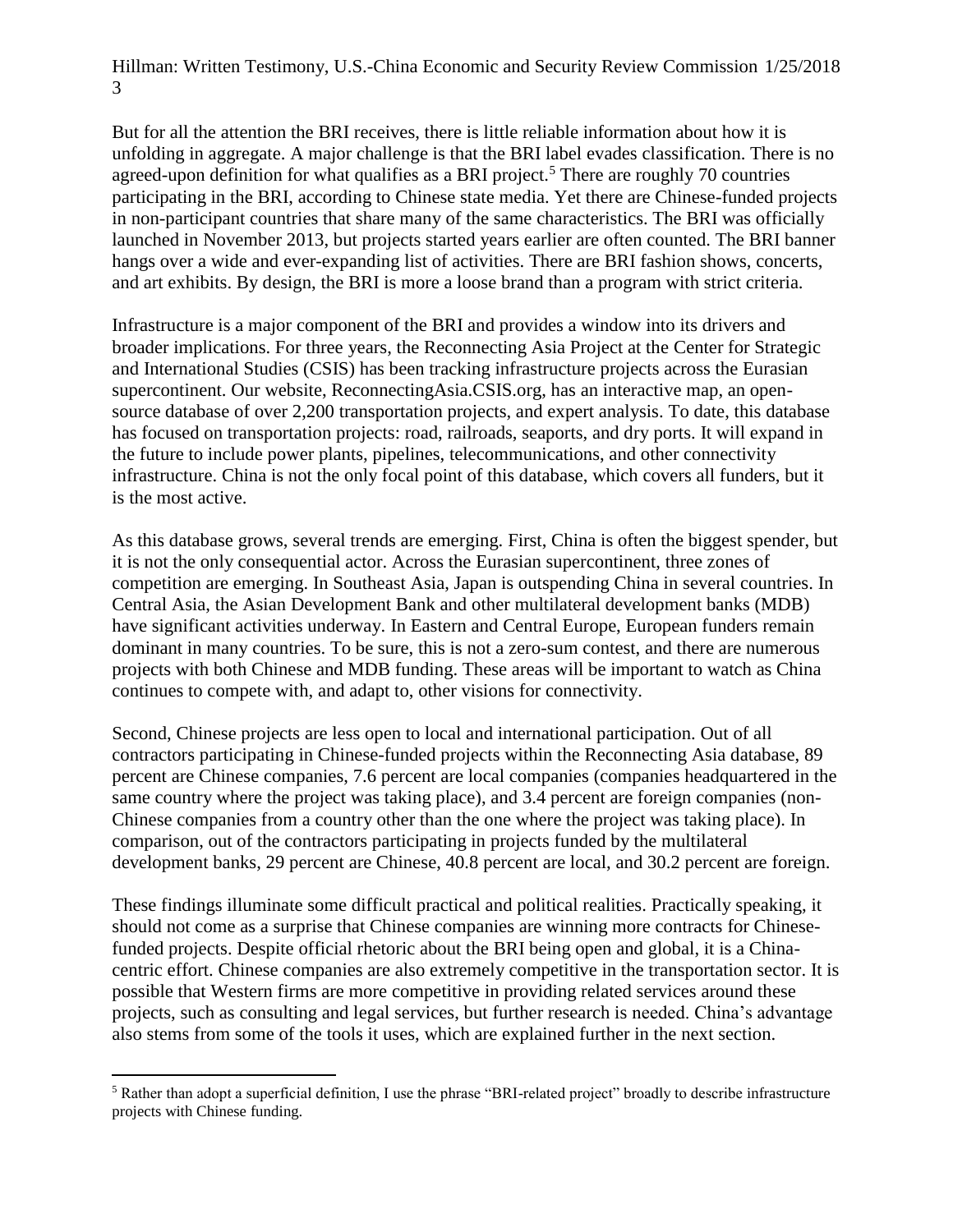Third, Chinese projects are less transparent at earlier stages of the project lifecycle. The Reconnecting Asia Project recently ran an experiment that scored the project pages in our database for completeness. Projects with more data fields completed received more points. Scoring was adjusted based on the project status. A project that is just under negotiation, for example, would not be expected to have as much information as a completed project. We found no meaningful difference in the amount of information available for Chinese-funded projects versus projects supported by various multilateral development banks. They all scored in the low to mid 80's out of 100, roughly B's and B-minuses.

But transparency is tricky. How do you evaluate projects that you cannot find? To get closer to answering that question, we examined the status levels for projects in our database. We have six status levels – beginning with "announced" and ending with "completed" or "cancelled" – and there are some projects for which the status is unknown. What jumped out in this comparison between MDB projects and projects from the China Development Bank is the difference in early stage projects. About 7 percent of our MDB projects are marked as announced, which is the earliest stage in our database. To date, the database does not have any China Development Bank (CDB) projects in the earliest stage ("announced"), and it has a higher percentage of CDB projects that are completed.

These trends could change over time. Indeed, it is in everyone's long-term interest that projects are open and transparent. Greater openness and transparency benefits recipient countries by ensuring the companies participating are the best for the job. If there is little or no information available publicly about early stage projects, it is impossible to have an open and fair competition. Even China stands to benefit over the longer term. Right now, U.S. and other Western firms are genuinely interested in participating in BRI-related projects. But unless there are more opportunities to participate, that interest will wane and suspicion will rise. More countries will start to ask why they joined the BRI, and those that have not joined will not.

#### **The Visible Hand: China's Tools**

China uses several tools to boost its exports, many of them now falling under the BRI banner: national champions, credit, infrastructure, and trade agreements. Chinese state-owned enterprises (SOEs) often benefit from tremendous scale and subsidies. They have dramatically moved up the global rankings in recent years. In 2000, Fortune's Global 500 list of the world's largest companies by revenue included 10 Chinese firms, of which 9 were state-owned. <sup>6</sup> In 2017, the list included 107 Chinese firms, of which 75 were state-owned. This trend is especially stark in the construction industry. In 2017, seven of the ten largest construction companies in the world, by revenue, were Chinese.<sup>7</sup> When Chinese SOEs compete for foreign contracts, they bring these advantages to the table.

 $\overline{a}$ <sup>6</sup> "The changing headquarters landscape for Fortune Global 500 companies," Ernst & Young LLP, October 31, 2017. [https://taxnews.ey.com/news/2017-1810-the-changing-headquarters-landscape-for-fortune-global-500-](https://taxnews.ey.com/news/2017-1810-the-changing-headquarters-landscape-for-fortune-global-500-companies)

[companies](https://taxnews.ey.com/news/2017-1810-the-changing-headquarters-landscape-for-fortune-global-500-companies)<br><sup>7</sup> "Top 250 Global Contractors," Engineering News-Record, August 2017. [https://www.enr.com/toplists/2017-Top-](https://www.enr.com/toplists/2017-Top-250-Global-Contractors-1)[250-Global-Contractors-1](https://www.enr.com/toplists/2017-Top-250-Global-Contractors-1)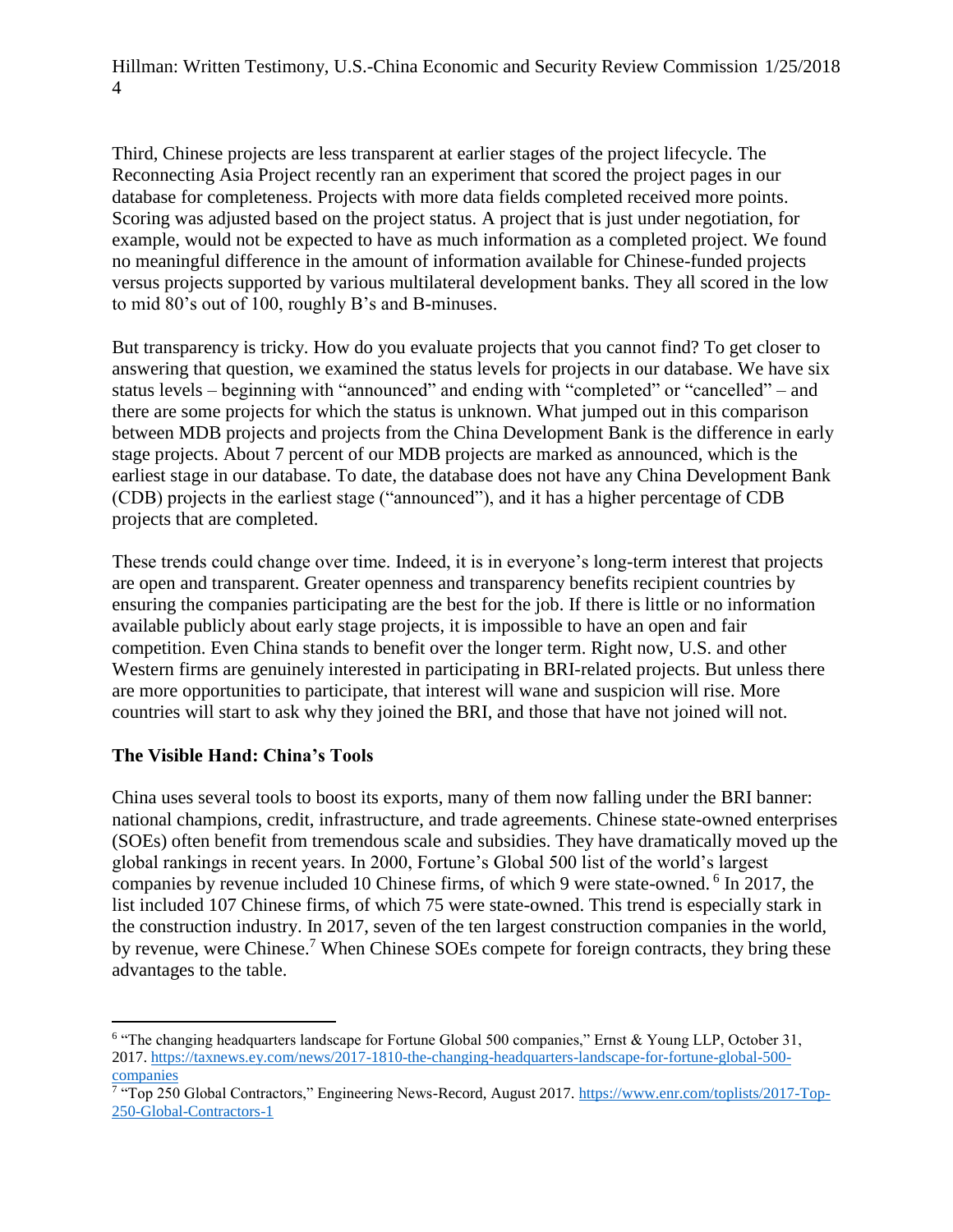Credit is a powerful incentive. According to researchers at William and Mary, Chinese lending during 2000-2014 totaled \$354.4 billion, with lending highest in the transport and power sectors.<sup>8</sup> Of these loans, about three quarters had commercial terms. China is successful at locking in higher rates because it agrees to assume risks that other lenders will not. In Sri Lanka, which I visited earlier this month, China was willing to provide a \$1.3 billion loan for a new port after MDBs declined. After Sri Lanka could not repay the interest on its debt, China agreed to take equity in the port. China is also proactive, offering to pursue projects without solicitation. Its loans to Sri Lanka now exceed \$8 billion, a sum that grew as leaders found each project too tempting to turn down. $9$ 

Infrastructure projects have short and long-term implications for Chinese exports. In the short term, these projects are aiding Chinese exports of construction-related goods. Chinese exports to Pakistan, for example, increased 77 percent between 2012 and 2015.<sup>10</sup> Chinese producers of steel, concrete, and other construction materials stand to benefit from projects that use them, as do Chinese engineering and construction firms. These activities provide important but modest relief for Chinese overcapacity, a problem that will still need to be addressed even if the BRI's ambitious spending targets are reached. Despite the BRI's scale, it is too small to solve China's overcapacity challenges.<sup>11</sup>

Over the longer term, new infrastructure could facilitate trade by improving connectivity between China and its trading partners. The actual impacts will depend on both macro and micro factors, such as the trajectories of the recipient economies and whether the right projects were selected. There is no question the region needs infrastructure investment. Developing Asia alone requires \$26 trillion in infrastructure investment between 2017 and 2030 to maintain current growth rates and adapt to climate change, according to ADB estimates.<sup>12</sup> If all that infrastructure appeared tomorrow, flawlessly built where markets required it, there would be large trade gains. But many barriers to trade would still remain, from onerous customs paperwork to divergent standards. Upgrading Asia's "soft" infrastructure will be important as well.

Trade agreements could provide that upgrade, and they have been placed under the BRI banner as well. Chinese officials have described a network of free trade agreements that would support the BRI, but to date, China appears primarily focused on bilateral trade deals.<sup>13</sup> Given the diverse list of countries participating in the BRI, a BRI-wide trade agreement is highly unlikely. While lowering barriers between China and individual markets, additional bilateral deals could further

 $\overline{a}$ <sup>8</sup> AidData. 2017. Global Chinese Official Finance Dataset, Version 1.0. [http://aiddata.org/data/chinese-global](http://aiddata.org/data/chinese-global-official-finance-dataset)[official-finance-dataset](http://aiddata.org/data/chinese-global-official-finance-dataset)

<sup>9</sup> Kai Schultz, "Sri Lanka, Struggling With Debt, Hands a Major Port to China," *New York Times*, December 12, 2017. [https://www.nytimes.com/2017/12/12/world/asia/sri-lanka-china-port.html?\\_r=0](https://www.nytimes.com/2017/12/12/world/asia/sri-lanka-china-port.html?_r=0)

<sup>10</sup> Henny Sender and Kiran Stacey, "China takes 'project of the century' to Pakistan," *Financial Times*, May 17, 2017.<https://www.ft.com/content/05979e18-2fe4-11e7-9555-23ef563ecf9a>

<sup>&</sup>lt;sup>11</sup> David Dollar, "China's rise as a regional and global power: The AIIB and the 'one belt, one road'" Brookings, July 15, 2015. [https://www.brookings.edu/research/chinas-rise-as-a-regional-and-global-power-the-aiib-and-the](https://www.brookings.edu/research/chinas-rise-as-a-regional-and-global-power-the-aiib-and-the-one-belt-one-road/)[one-belt-one-road/](https://www.brookings.edu/research/chinas-rise-as-a-regional-and-global-power-the-aiib-and-the-one-belt-one-road/)

<sup>&</sup>lt;sup>12</sup> Rana Hasan, et al. "Meeting Asia's Infrastructure Needs," Asian Development Bank, February 2017. <https://www.adb.org/news/asia-infrastructure-needs-exceed-17-trillion-year-double-previous-estimates>

<sup>13</sup> Jonathan Hillman, "Belt and Road Summit: Beijing's Push on Trade," *The Cipher Brief*, May 2, 2017. <https://www.thecipherbrief.com/belt-and-road-summit-beijings-push-on-trade-2>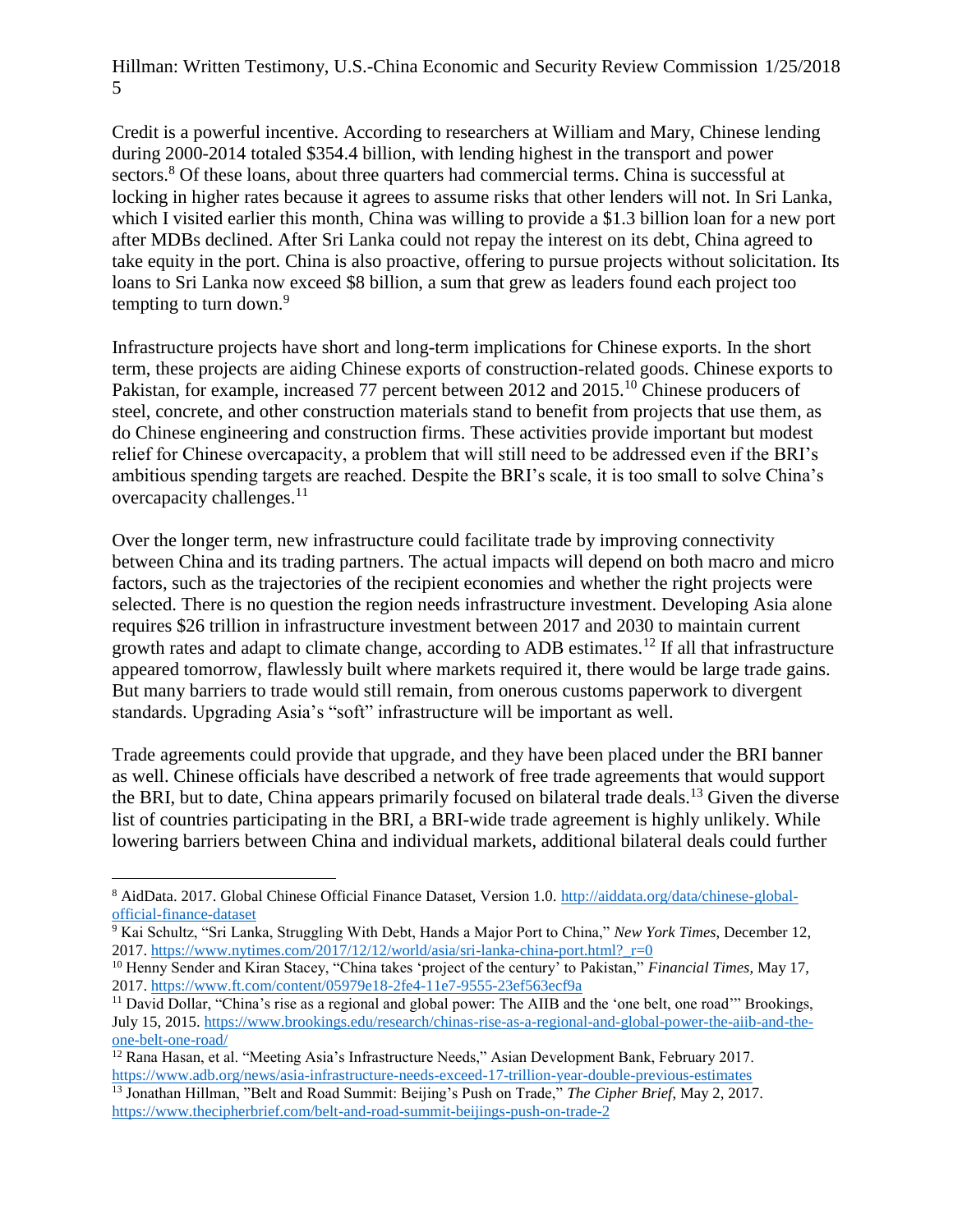complicate a web of rules that firms struggle to navigate, as could the 130 transportation agreements that China says it has concluded with BRI participants.<sup>14</sup> Neither of these efforts has the trade-promoting potential of a high-standard regional agreement or a truly multilateral effort.

Equally important is how China brings these tools together. China's approach is centralized yet flexible. It is centralized in bringing together many of the above elements in a single deal. When a recipient country considers an offer from China, it often interacts with all the key actors, who often present a unified front. This differs from the "Western approach," which involves dealing separately with a wider range of actors, including some who coordinate loosely, others that operate independently, and others that actively compete with each other.<sup>15</sup>

China's approach is flexible in at least three respects. First, China is willing to work with any government. While this approach predates the BRI, it can be seen in the list of BRI participants, which even includes participants with active conflicts, such as Syria and Yemen.<sup>16</sup> Second, China is often willing to build to budget and with less stringent requirements for meeting social and environmental safeguards. Third, China is flexible in negotiating payment terms. It is willing to accept natural resources, for example, and when loans cannot be repaid it is sometimes willing to take equity. Centralization and flexibility provide more ways to get to "yes," and they help get there faster.

All these tools magnify short-term incentives for starting projects, but they can also mask longterm risks.

#### **Access and Influence: Economic and Political Impacts**

The economic and political impacts of the BRI are difficult to isolate and could even have opposing short and long-term implications. As noted earlier, the BRI is more a brand than a master plan with specific criteria for project inclusion. Temporally, functionally, and geographically, what counts as a BRI project is open to interpretation. Even obvious cases can have complicating factors. For example, there is a lag between the announcement of infrastructure projects, construction, completion, and usage. The economic impact of a recentlycompleted railway project, for example, will not become clear for several years. This is a frustrating answer, particularly for a hearing with a title that reminds us that the BRI's fifth anniversary is later this year. Consistent, long-term monitoring of BRI-related activities will be important for finding more exact answers.

Chinese government statements about the BRI's economic impacts help illustrate these challenges. Chinese officials and state media often frame the BRI's impacts in broad terms. It is common to hear about trade, investment, tourism, and other flows between China and "BRI

 $\overline{a}$ <sup>14</sup> "China signs over 130 transport pacts with Belt and Road countries," CGTN, April 21, 2017. <http://www.scio.gov.cn/31773/35507/35520/Document/1549108/1549108.htm>

<sup>&</sup>lt;sup>15</sup> For more research on differences between Western and Chinese approaches to infrastructure, see: CSIS and Stanford Global Projects Center, "Constructing a New Global Order," December 18, 2017. <https://www.csis.org/events/western-and-chinese-infrastructure-development-abroad>

<sup>16</sup> Jonathan Hillman, "Will China's Belt and Road stretch further?" *Nikkei Asian Review*, December 26, 2017. <https://asia.nikkei.com/Viewpoints/Jonathan-Hillman/Will-China-s-Belt-and-Road-stretch-further>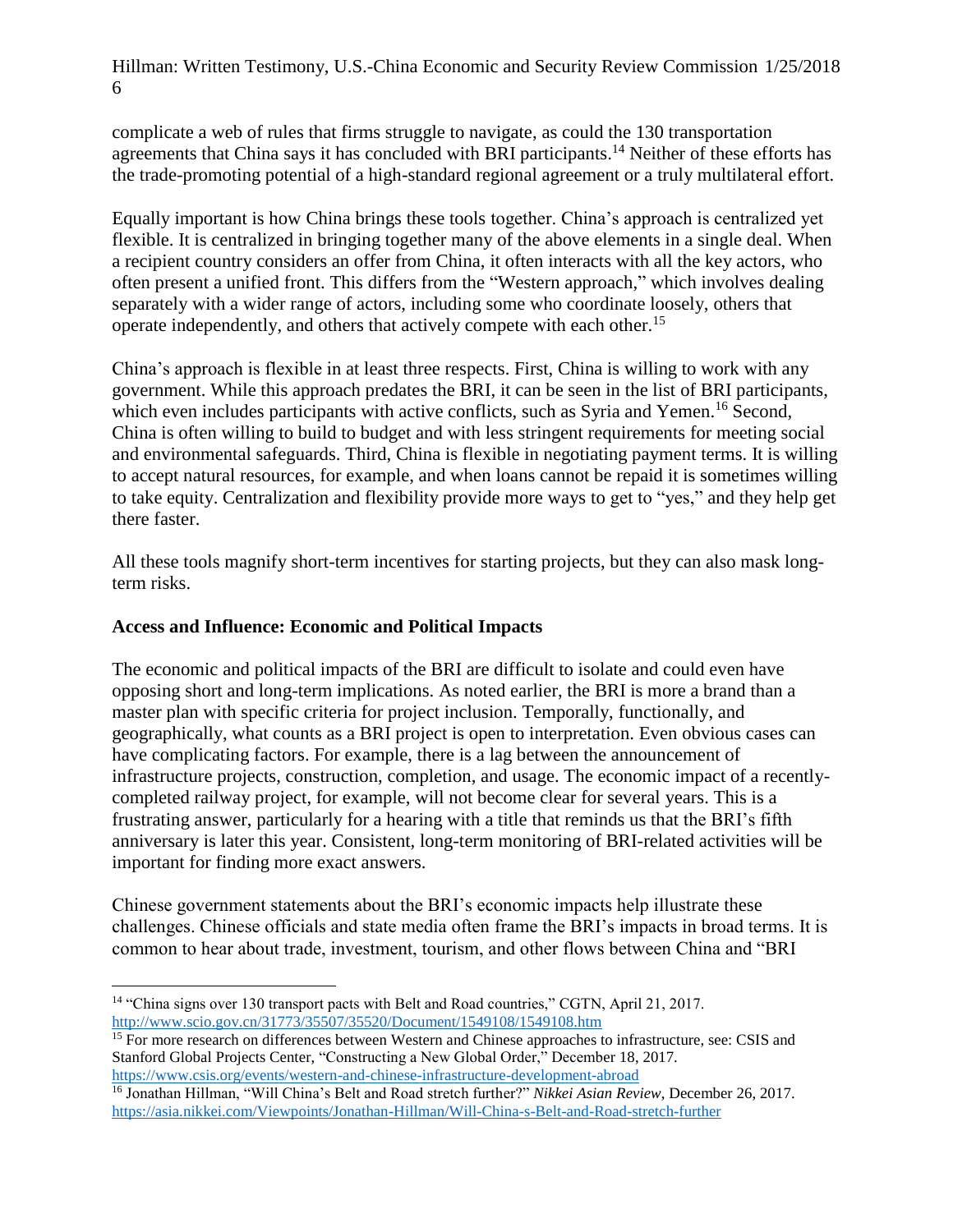partners" or "BRI countries."<sup>17</sup> Some studies have claimed the BRI is greatly enhancing these connections. But they use questionable timelines, often relying on data that predates the BRI, and do not separate recent developments from economic trends that were underway before the BRI. Other popular metrics are often incomplete. For example, Chinese state media trumpet the increase in freight train services between China and Europe. But they do not state the value of cargo carried, and they rarely refer to trains traveling in the opposite direction, which occur less frequently and carry more empty containers.

With these challenges in mind, there are some nascent trends that merit further observation. First, Chinese outbound capital restrictions appear to be more relaxed for BRI-related transactions. Deals that might be classified as advancing the BRI are more likely to be approved, and to be approved faster.<sup>18</sup> In contrast, China has been reining in outbound deals for foreign real estate, entertainment, and sports teams.<sup>19</sup> Third, the BRI's emphasis on infrastructure has helped boost Chinese exports of construction-related goods and services. The longer-term trajectories of these trends, whether outbound capital is invested effectively and transportation corridors mature into economic corridors, hinge on implementation.

Politically, China is already benefitting from the BRI with individual countries and globally. Traditional partners like Pakistan, where BRI-related investments total roughly \$62 billion, have become even closer. Chinese infrastructure loans have helped persuade some countries, including the Philippines and Cambodia, to reevaluate military or diplomatic ties with the United States. China is also forging ties with countries further west, particularly those in Central and Eastern Europe. China's "16+1" framework brings together a diverse set of countries in the region, many of whom have little in common other than their interest in doing business with China. These and other developments suggest the BRI is producing political dividends.

Globally, the BRI positions China as the leader of a new form of globalization. Much of this rhetoric sounds familiar, but carries a different meaning. For example, in his opening remarks at the BRI Forum in May 2017, Chinese President Xi Jinping spoke about upholding the multilateral trading system, liberalizing investment, and promoting transparent rules. "We should build an open platform of cooperation," he urged, "and uphold and grow an open world economy." But the BRI's openness is questionable, as evident in the contractor trends noted earlier. Yet other countries are beginning to echo this rhetoric. Several have announced their intentions to "link" their national development plans and broader economic initiatives with the BRI.

Economically and politically, the BRI also faces near-term constraints and longer-term challenges. When smaller economies do business with China, they are often balancing rather

 $\overline{a}$ 

 $17$  In addition to their analytical shortcomings, these framings should also be avoided because they carry negative political connotations. Terms like "BRI country" subtly subvert each country's independence to China. <sup>18</sup> Drazen Jorgic, "In Pakistan, China presses built-in advantage for 'Silk Road' contracts," *Reuters*, June 13, 2017.

[https://www.reuters.com/article/us-china-silkroad-pakistan-insight/in-pakistan-china-presses-built-in-advantage-for](https://www.reuters.com/article/us-china-silkroad-pakistan-insight/in-pakistan-china-presses-built-in-advantage-for-silk-road-contracts-idUSKBN19503Y)[silk-road-contracts-idUSKBN19503Y](https://www.reuters.com/article/us-china-silkroad-pakistan-insight/in-pakistan-china-presses-built-in-advantage-for-silk-road-contracts-idUSKBN19503Y)

<sup>19</sup> Dominique Fong and Esther Fung, "Chinese Property Shopping Spree Fades as Beijing Hits the Brakes," *Wall Street Journal*, October 31, 2017[. https://www.wsj.com/articles/chinese-property-shopping-spree-fades-as-beijing](https://www.wsj.com/articles/chinese-property-shopping-spree-fades-as-beijing-hits-the-brakes-1509454804?mg=prod/accounts-wsj)[hits-the-brakes-1509454804?mg=prod/accounts-wsj](https://www.wsj.com/articles/chinese-property-shopping-spree-fades-as-beijing-hits-the-brakes-1509454804?mg=prod/accounts-wsj)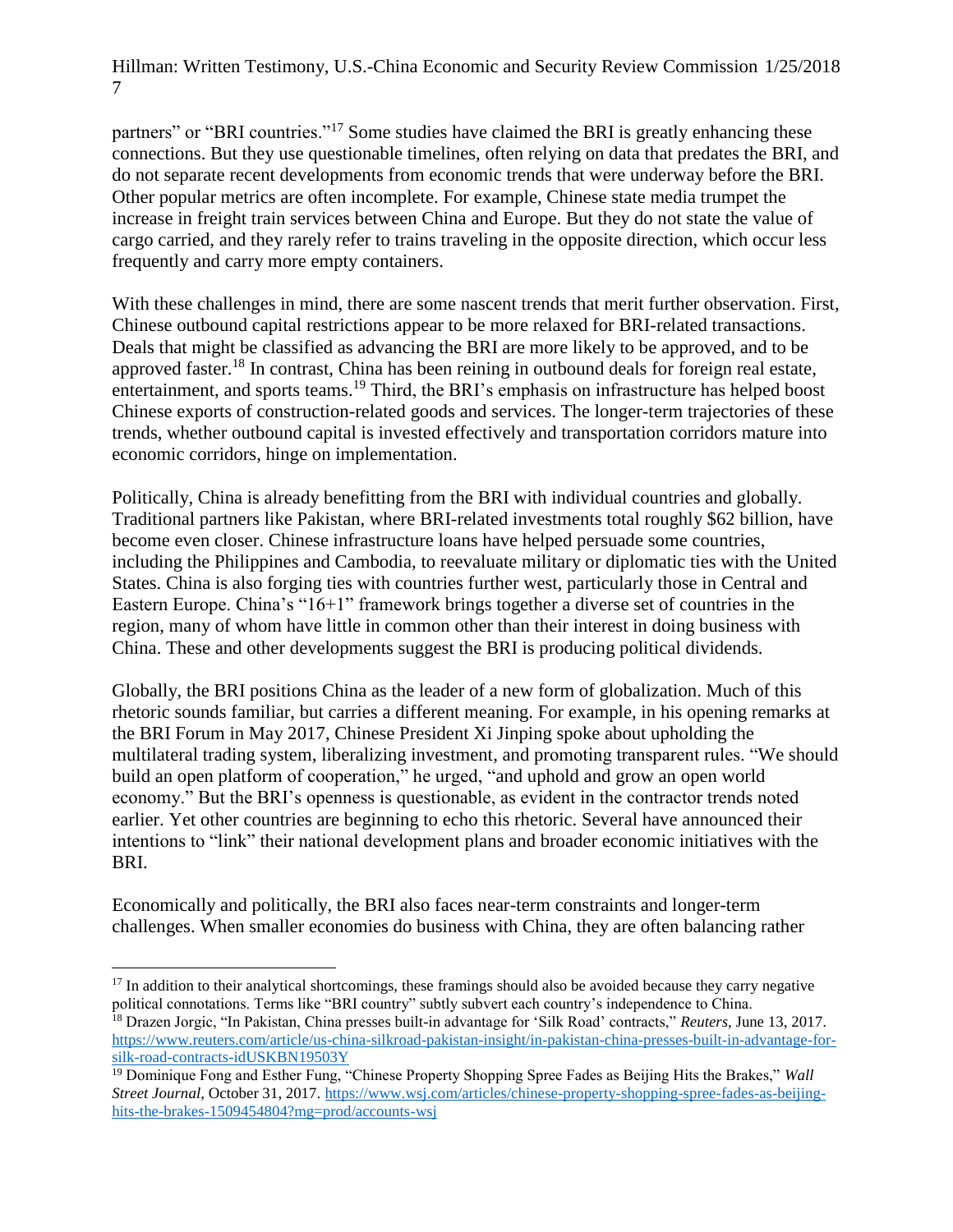than directly aligning themselves. Dependencies can develop over time, of course, as Sri Lanka's experience illustrates. But smaller countries also seek to diversify their economic relationships. In 2016, for example, every leader that took office in Southeast Asia discussed infrastructure projects with both China and Japan. "This is a good competition," Indonesia's Finance Minister Sri Mulyani Indrawati said last year.<sup>20</sup> A key question for the longer term is whether this competition fosters a race to the top in standards and quality, or a race to the bottom.

Not all the BRI's political impacts have been positive. For some countries that have signed on, there is a gap emerging between expectations and actual benefits. South Korea has embraced the initiative, for example, but it has yet to cooperate with China on concrete projects. Economic cooperation has been held up by differences over North Korea, highlighting how the BRI can quickly take a backseat to other interests.<sup>21</sup> The BRI has been met with various degrees of skepticism and concern elsewhere, such as Western Europe, Japan, and India. The BRI's roster may seem long at roughly 70 participants, but that still leaves about 125 countries that have not joined. Ultimately, the BRI's longer-term political impacts hinge on its execution and its economic performance.

Over time, support for the BRI could decline and even turn against China. Large infrastructure projects are rarely delivered on time, on budget, with their promised benefits—even in the best businesses environments.<sup>22</sup> Most BRI-related projects will encounter difficulties in the coming years. Projects that rely too heavily on Chinese labor, rather than local labor, can stoke resentment. Some projects will fail outright. Others will creep along and succeed only partially – delivering some commercial benefits, for example, while also introducing environmental costs. When projects disappoint for any reason, China stands to suffer reputational damage. What looks like boldness today might look like hubris in two decades.

The BRI is also constrained by China's domestic political imperatives. The BRI aims to increase the flow of goods and people, but China's overbearing security presence near border areas is suffocating commercial activity. Chinese capital controls, while favoring outbound investment for BRI-related projects, are still inefficient and overly restrictive for inbound investments. The BRI aspires to promote the exchange of ideas and knowledge, but Chinese censorship is increasing. These trends all contradict the BRI's expressed goal of improving global connectivity. Beijing's dilemma is that greater connectivity requires giving up some control.

#### **Winning Business and Shaping Systems: U.S. Economic Interests**

 $\overline{a}$ 

Whether the BRI succeeds or fails, its vast scale and scope guarantees consequences for U.S. interests. The United States has a range of economic interests at stake, from immediate commercial opportunities to ensuring the viability and stability of major global systems in the

<sup>20</sup> Shotaro Tani, "Indonesia minister: Japan, China rivalry good for Asian infrastructure," *Nikkei Asian Review*, May 5, 2017. [https://asia.nikkei.com/Politics-Economy/International-Relations/Indonesia-minister-Japan-China-rivalry](https://asia.nikkei.com/Politics-Economy/International-Relations/Indonesia-minister-Japan-China-rivalry-good-for-Asian-infrastructure)[good-for-Asian-infrastructure](https://asia.nikkei.com/Politics-Economy/International-Relations/Indonesia-minister-Japan-China-rivalry-good-for-Asian-infrastructure)

<sup>21</sup> Jonathan Hillman, "South Korea bids to close rift with China," *Nikkei Asian Review*, December 13, 2017. <https://asia.nikkei.com/Viewpoints/Jonathan-Hillman/South-Korea-bids-to-close-rift-with-China>

<sup>22</sup> Bent Flyvbjerg, 2017, ed., *The Oxford Handbook of Megaproject Management*, Oxford University Press, Chapter 1, pp. 1-18. [https://papers.ssrn.com/sol3/papers.cfm?abstract\\_id=2742088](https://papers.ssrn.com/sol3/papers.cfm?abstract_id=2742088)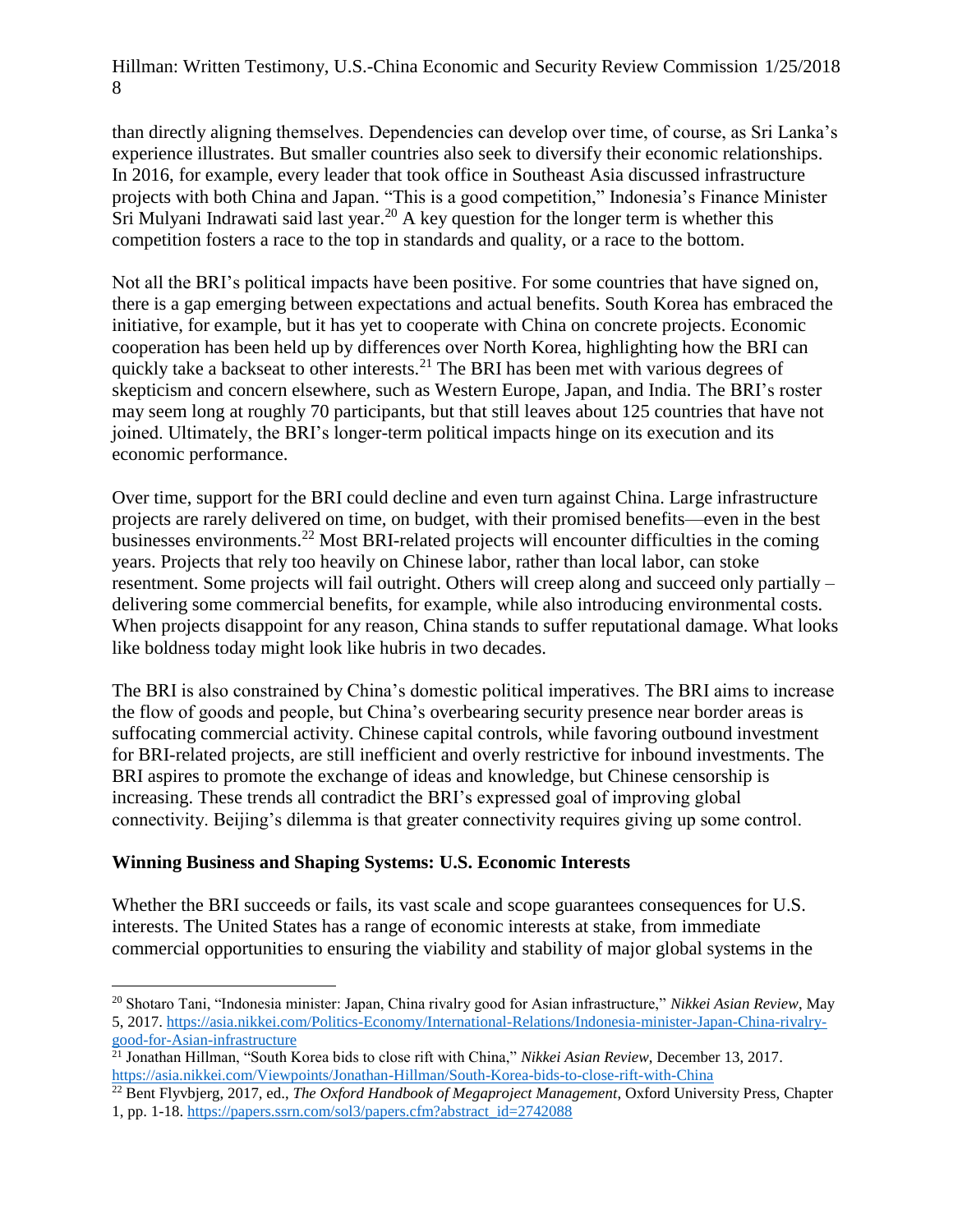longer term. Commercial opportunities should exist for U.S. suppliers, service providers, and investors to participate in BRI-related projects. To date, U.S. suppliers that have participated have often done so through joint-ventures with Chinese firms. There are also opportunities for U.S. logistics firms and other potential users of completed projects. Hewlett-Packard, for example, was an early pioneer of the direct China-Europe freight trains that are now expanding. To date, however, U.S. and Western firm participation in BRI-related projects has been relatively modest.

At least three barriers stand between U.S. companies and BRI-related projects. First, companies need access to timely and accurate information about BRI-related opportunities. Many U.S. companies are now aware of the BRI's potential scale and wide range of activities, but they are struggling to identify concrete business opportunities. As noted earlier, one of the nascent trends in the CSIS Reconnecting Asia database is that public information about some Chinese-funded projects is more difficult to obtain in the project's earliest stages, which is typically when bids are solicited. Greater transparency would help.

Second, after learning about specific opportunities, U.S. companies sometimes confront an uneven playing field. Many of the tools for advancing the BRI noted earlier give Chinese firms an edge in winning contracts. National champions benefit from state subsidies. Financing can be tied to picking Chinese firms. As noted earlier, the low participation of U.S. contractors in Chinese-funded transportation projects is not a challenge unique to U.S. firms but affects non-Chinese firms more generally. Different methods for estimating project costs and revenues can also favor Chinese firms. These considerations extend beyond U.S. competitiveness and also impact recipient countries, which risk entering commitments without fully accounting for operations, maintenance, and other lifecycle costs.

Third, even if competition is open and fair, a host of risks can outweigh the potential rewards for U.S. firms. Partnering with foreign firms can present IP-theft risks. Elections, corruption, complicated land rights, and other political and legal risks can threaten a project's viability. Funding risks arise from the capital-intensive nature of infrastructure projects, long repayment schedules, and the challenges that developing economies might encounter along the way.<sup>23</sup> When projects are completed, weak demand and other operational challenges remain. These risks are a primary reason why U.S. institutional investors, such as pension funds and insurance companies, rarely venture into emerging market infrastructure.

Even more important to U.S. economic interests is the BRI's longer-term impact on major global systems. Since World War II, the United States has played a leading role in creating, expanding, and defending open trade and financial systems. The United States has done this not merely out of goodwill, but also out of self-interest. U.S. economic strength flows from the dynamism of its private sector and the U.S. economy's central position within these systems. Of course, globalization has also produced costs at home, a critical challenge that must be addressed but is outside the scope of this hearing. But as foreign markets have grown over the past seven-plus decades, so has the United States.

 $\overline{a}$ <sup>23</sup> David Wijeratne, et al. "Repaving the ancient Silk Roads," PricewaterhouseCoopers, May 2017. <https://www.pwc.com/gx/en/growth-markets-centre/assets/pdf/pwc-gmc-repaving-the-ancient-silk-routes-web.pdf>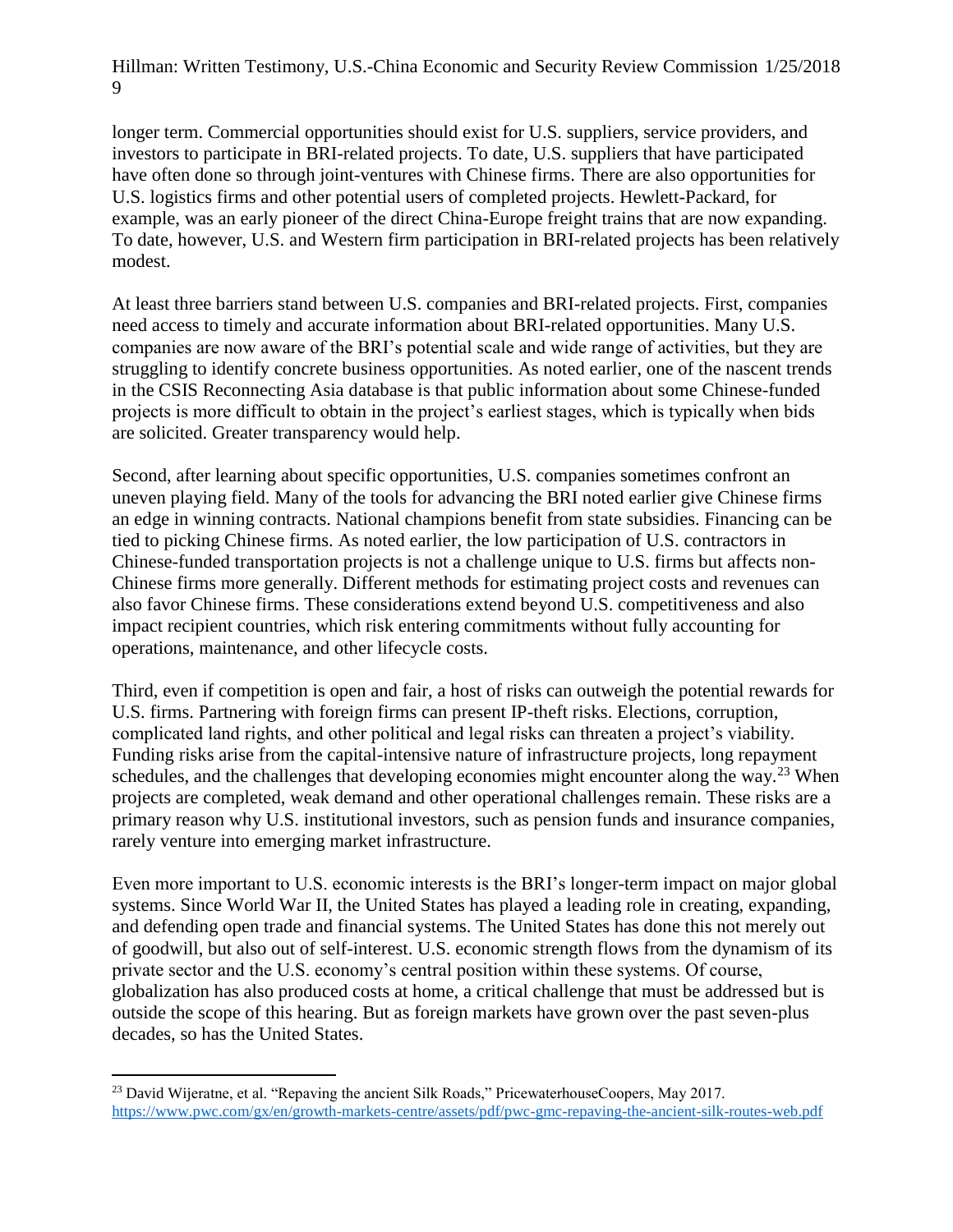A BRI that succeeds on China's terms could revise these systems to reflect Chinese interests. Changes would be seen in supply chains for goods, from manufactured products to energy and other resources. China's currency would become more widely used. Chinese technical standards, for everything from high-speed railway systems to wireless networks, would become more widely adopted, as would Chinese preferences for environmental and social safeguards. Collectively, these changes would push the United States away from its current position in the global economy and move China toward the center.

A BRI that fails also has implications for U.S. economic interests. The financial burden that developing economies are assuming through Chinese loans is considerable. Many recipients are counting on sustaining high GDP growth to pay back their loans, setting ambitious targets that leave little room for error or unexpected events. Many of today's assumptions about China are also based on its spectacular rates of growth over recent decades. Events within or outside China could lead to enough of these loans failing as to impact the broader global economy. Rather than helping write the next chapter in regional integration, a failing BRI could set the region back, harming global growth.

These economic developments carry strategic implications as well. A separate panel will address strategic concerns in greater detail, but two areas are intimately tied with the BRI's infrastructure focus and should be briefly noted. First, transportation infrastructure is dual-use, meaning that it can be used to move goods to market as well as militaries to battle. Second and more broadly, the United States has the same fundamental interest it has had since World War II in ensuring that no single power dominates the Eurasian supercontinent. If a hegemon does emerge, history suggests that new infrastructure will be an important indicator and vehicle for influence.

#### **Recommendations**

The United States must not only be vigilant, it must advance a vision of its own for the region. It is sobering to recall the U.S. position in Asia at the beginning of this century. In 2000, a bipartisan commission at the Harvard Kennedy School examined U.S. national interests and noted, "No country in East Asia, including China, appears capable of seriously challenging US leadership any time soon unless America, through neglect or indifference, were to create a vacuum."<sup>24</sup> Today, the U.S. position in Asia is considerably weaker. Neglect can be seen in the U.S. decision to withdraw from the Trans-Pacific Partnership. Indifference can be seen in the absence of a positive U.S. economic vision for the region.

The Administration's support for a "free and open Indo-Pacific" is a welcome development. Featured prominently in both the U.S. National Security Strategy and National Defense Strategy, this framing has several strengths. It focuses on what is likely to be the main arena for great power competition, economically and strategically, in the twenty-first century. It emphasizes the maritime domain, which despite the BRI's ambitions to create new economic corridors across the

 $\overline{a}$ <sup>24</sup> Graham Allison, et al. "America's National Interests: A Report from The Commission on America's National Interests," Harvard Kennedy School, July 2000. [https://www.belfercenter.org/publication/americas-national](https://www.belfercenter.org/publication/americas-national-interests-report-commission-americas-national-interests-2000)[interests-report-commission-americas-national-interests-2000](https://www.belfercenter.org/publication/americas-national-interests-report-commission-americas-national-interests-2000)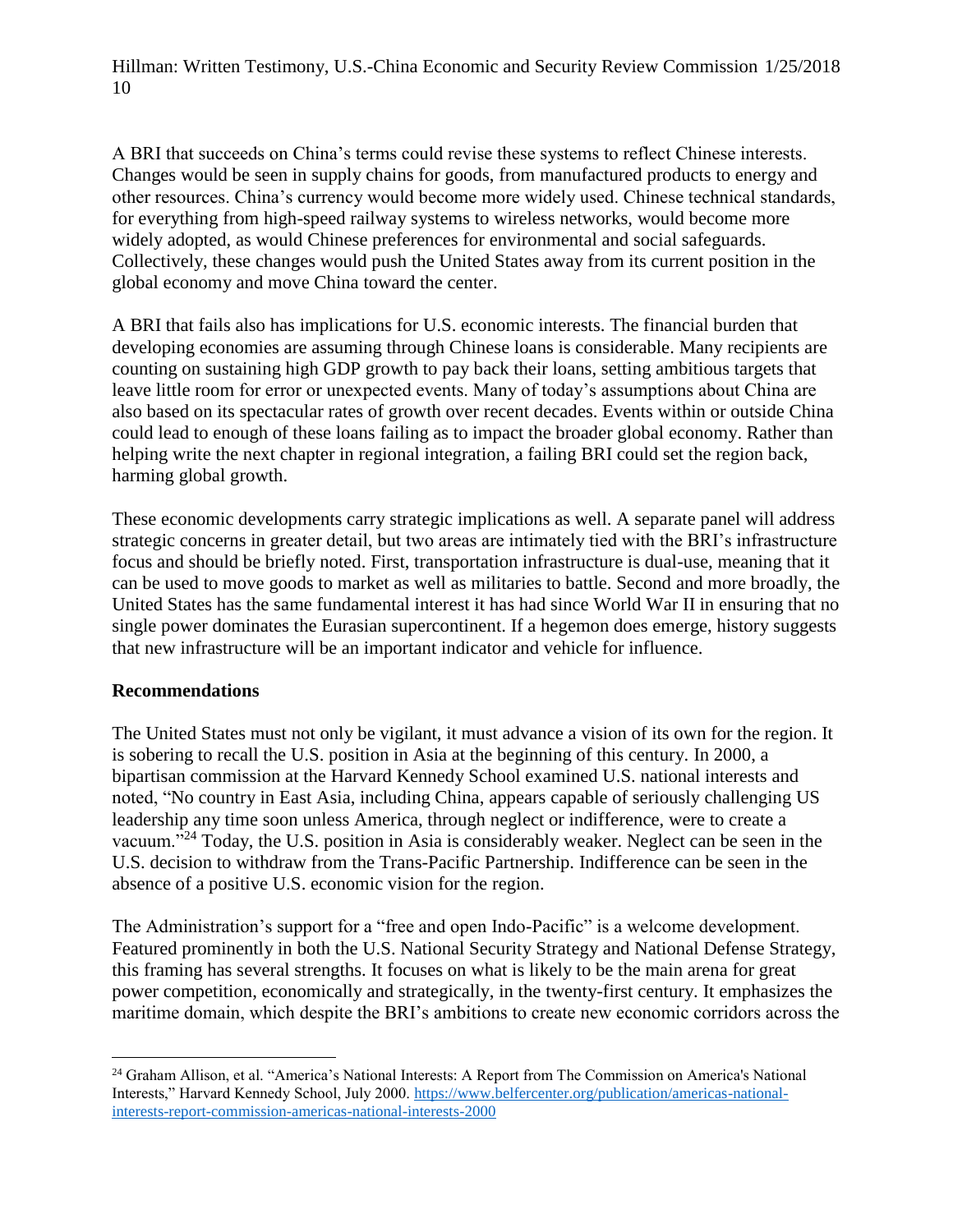Eurasian landmass, will remain the primary conduit for global trade. It positions the U.S. to work closely with allies and partners in the region, many of whom have expressed similar aspirations.

But more must be done to operationalize these ideas. Resources matter more than rhetoric. For example, it is necessary but not sufficient to warn recipient countries against risky lending and questionable projects. Put yourself in the shoes of a foreign leader seeking international support for infrastructure projects. On the one hand, you have offers for specific projects that could start immediately. On the other hand, you have warnings about medium and long-term risks. Politically and psychologically, the scales are tilted toward taking the risky offer today. Even the strongest language is not likely to persuade recipient countries to turn down risky infrastructure offers, particularly those with acute development needs. What's needed are better alternatives.

Working with the Administration, Congress has an important role to play in operationalizing the "Indo-Pacific" concept and expanding the availability of better financing alternatives. First, Congress should direct the Administration to establish standards and principles for infrastructure investment in the region. There is growing recognition about the importance of "quality infrastructure," but there are competing definitions for what quality means. The challenge is not only building consensus about preferred outcomes, but also the processes that lead to better outcomes. These standards would cover procurement, environmental and social safeguards, and debt sustainability, among other issues.

Second, to build international support for these principles, Congress should preserve U.S. influence in the World Bank, Asian Development Bank, and other multilateral development banks. China alone cannot meet Asia's infrastructure needs, and these institutions will remain central in setting standards and providing alternatives. The Administration can also build support by working with partners and allies and through the G-20 and other multilateral bodies. Done correctly, these principles will take hold not only in Asia, but in other regions where competing approaches exist, such as Eastern and Central Europe.

Third, to help U.S. companies compete overseas, Congress should strengthen the U.S. foreign economic policy toolkit. Concerns about the Export-Import Bank and Overseas Private Investment Corporation crowding out private sector investment, while grounded in economic theory, are at odds with economic reality. Foreign governments have already tilted the playing field. There is merit in considering whether some U.S. commercial agencies could be consolidated and streamlined for greater efficiency and unity of action, but the bottom line is that their activities should be fully resourced, as should the U.S. Department of State.

To be sure, the United States should not aspire to replicate the BRI's scale with federal spending. But through resourcing the efforts mentioned above, the U.S. and its partners and allies can expand private sector investment. Globally, institutional investors—such as pension funds, mutual funds, insurance companies, and others such as sovereign wealth funds—manage more than \$100 trillion.<sup>25</sup> Only a small fraction of that largess is invested in infrastructure. The actions

 $\overline{a}$ <sup>25</sup> Rabah Arezki, et al. "From Global Savings Glut to Financing Infrastructure: The Advent of Investment Platforms," International Monetary Fund, February 2016. <https://www.imf.org/external/pubs/ft/wp/2016/wp1618.pdf>